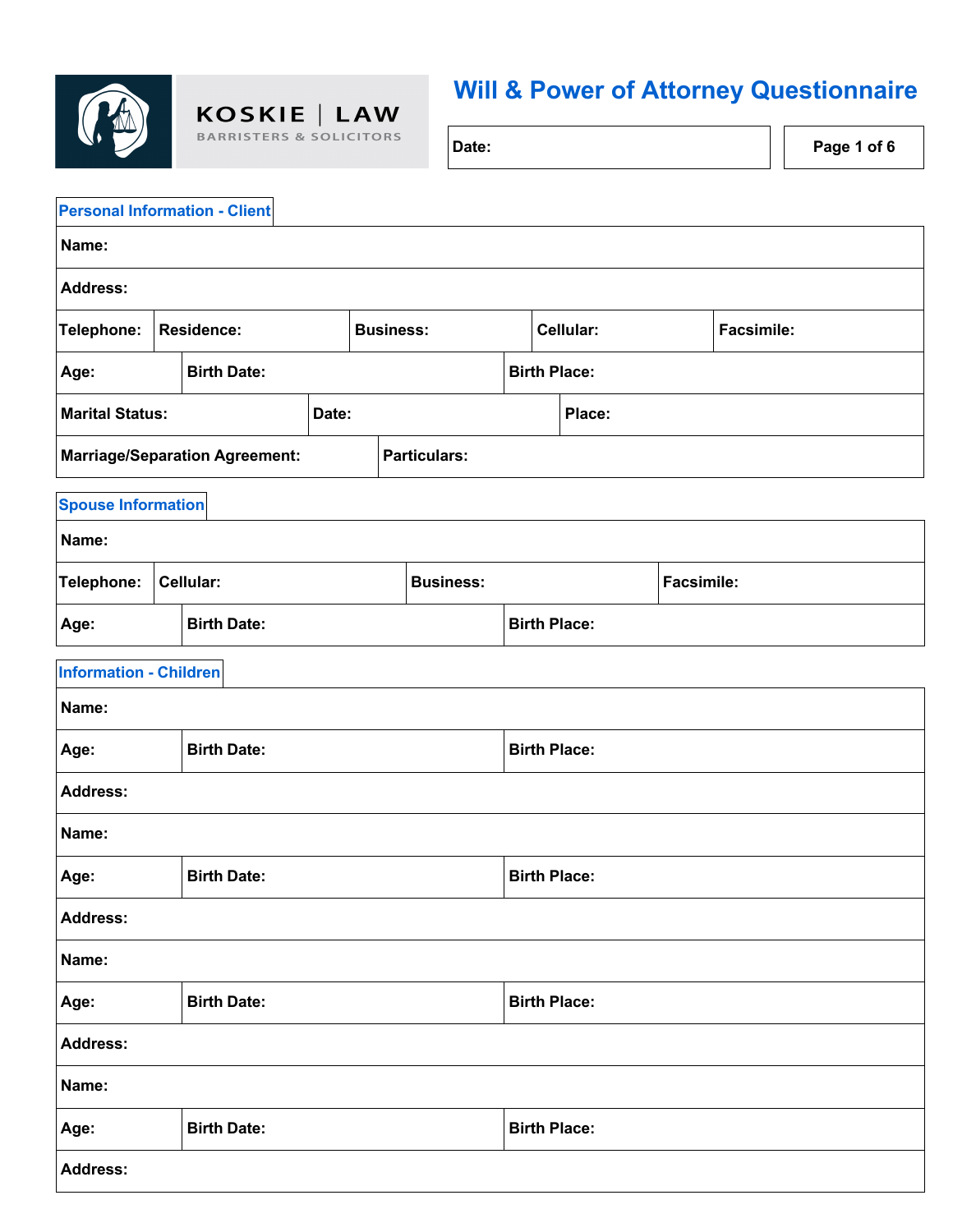**Name: Relationship:**

|                                       | <b>Mentally/Physically Challenged or Otherwise Dependent</b> |                      |                      |                      |  |  |
|---------------------------------------|--------------------------------------------------------------|----------------------|----------------------|----------------------|--|--|
| Name:                                 |                                                              |                      |                      |                      |  |  |
| Age:                                  | <b>Birth Date:</b>                                           |                      |                      | <b>Birth Place:</b>  |  |  |
| <b>Address:</b>                       |                                                              |                      |                      |                      |  |  |
| Name:                                 |                                                              |                      |                      |                      |  |  |
| Age:                                  | <b>Birth Date:</b>                                           | <b>Birth Place:</b>  |                      |                      |  |  |
| <b>Address:</b>                       |                                                              |                      |                      |                      |  |  |
| <b>Other Intended Beneficiaries</b>   |                                                              |                      |                      |                      |  |  |
| Name:                                 |                                                              |                      |                      |                      |  |  |
| Age:                                  | Birth Date (if minor):                                       |                      | <b>Relationship:</b> |                      |  |  |
| <b>Address:</b>                       |                                                              |                      |                      |                      |  |  |
| Name:                                 |                                                              |                      |                      |                      |  |  |
| Age:                                  | <b>Birth Date (if minor):</b>                                | <b>Relationship:</b> |                      |                      |  |  |
| <b>Address:</b>                       |                                                              |                      |                      |                      |  |  |
| Name:                                 |                                                              |                      |                      |                      |  |  |
| Age:                                  | Birth Date (if minor):                                       | <b>Relationship:</b> |                      |                      |  |  |
| <b>Address:</b>                       |                                                              |                      |                      |                      |  |  |
| Name:                                 |                                                              |                      |                      |                      |  |  |
| <b>Birth Date (if minor):</b><br>Age: |                                                              |                      | <b>Relationship:</b> |                      |  |  |
| <b>Address:</b>                       |                                                              |                      |                      |                      |  |  |
| <b>Executors</b>                      |                                                              |                      |                      |                      |  |  |
| Name:                                 |                                                              |                      |                      | <b>Relationship:</b> |  |  |
| Address:                              |                                                              |                      |                      |                      |  |  |

| lame<br>ч |
|-----------|
|-----------|

**Address:**

**Name: Relationship: Relationship: Relationship: Relationship: Relationship: Relationship: Relationship: Relationship: Relationship: Relationship: Relationship: Relationship: Relationship: Relat** 

**Address:**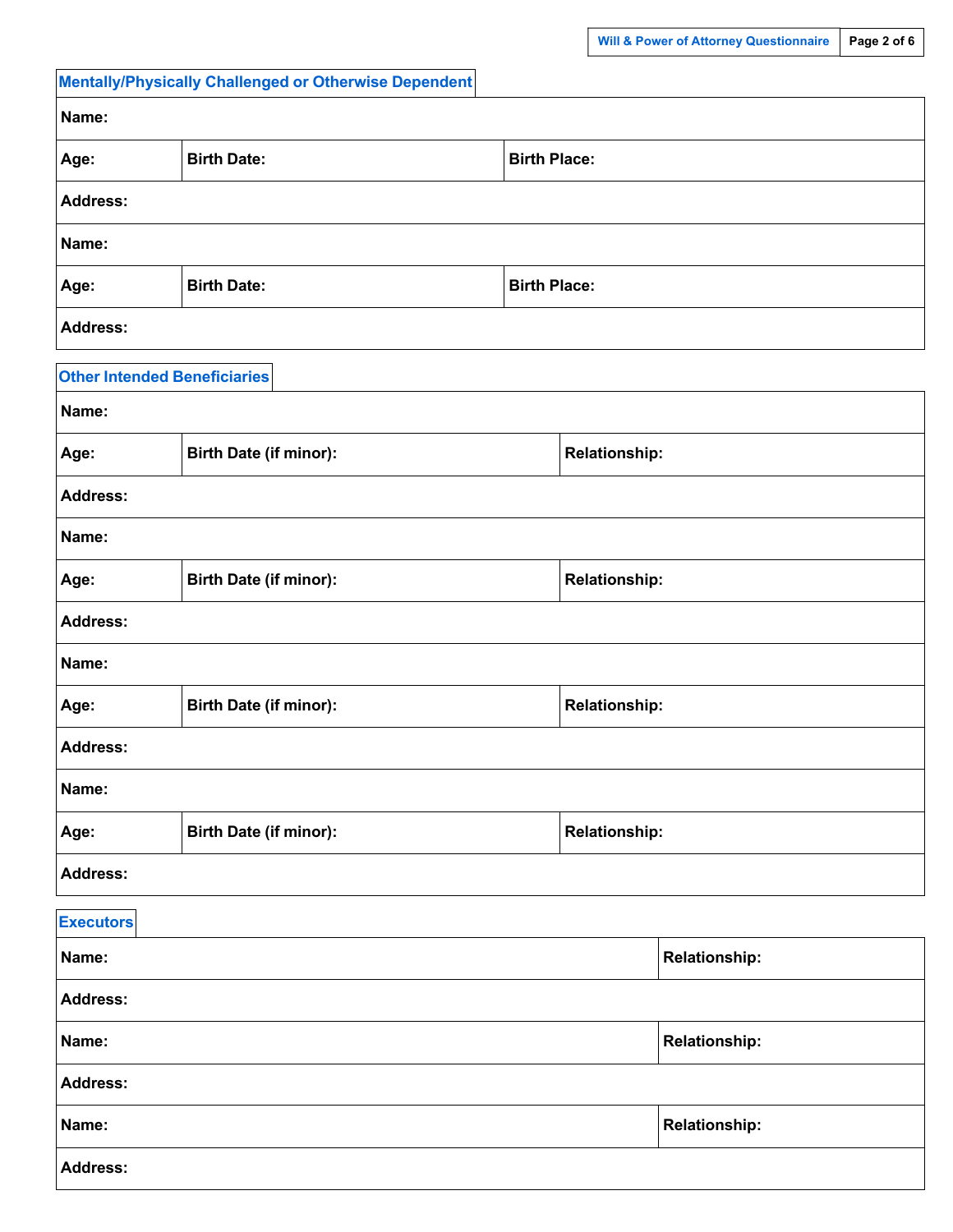| <b>Trustees (if different from Executors)</b> |                      |
|-----------------------------------------------|----------------------|
| Name:                                         | <b>Relationship:</b> |
| <b>Address:</b>                               |                      |
| Name:                                         | <b>Relationship:</b> |
| <b>Address:</b>                               |                      |
|                                               |                      |

| <b>Guardians for Infants</b> |                      |
|------------------------------|----------------------|
| Name:                        | <b>Relationship:</b> |
| <b>Address:</b>              |                      |
| Name:                        | <b>Relationship:</b> |
| <b>Address:</b>              |                      |

#### **Cash**

| <b>Safe Deposit Box:</b>  |           | Location:        |                   |  |
|---------------------------|-----------|------------------|-------------------|--|
| <b>Bank/Credit Union:</b> |           | <b>Location:</b> | <b>Ownership:</b> |  |
| <b>Bank/Credit Union:</b> |           | Location:        | <b>Ownership:</b> |  |
| <b>Bank/Credit Union:</b> |           | <b>Location:</b> | <b>Ownership:</b> |  |
| <b>Bank/Credit Union:</b> | Location: |                  | <b>Ownership:</b> |  |

### **Life Insurance**

| Company: |          | Policy #: | Value: | <b>Beneficiary:</b> |  |
|----------|----------|-----------|--------|---------------------|--|
|          | Company: | Policy #: | Value: | <b>Beneficiary:</b> |  |
|          | Company: | Policy #: | Value: | <b>Beneficiary:</b> |  |
|          | Company: | Policy #: | Value: | <b>Beneficiary:</b> |  |

## **Real Estate**

| <b>Legal Description:</b> | Value: |
|---------------------------|--------|
| <b>Legal Description:</b> | Value: |
| <b>Legal Description:</b> | Value: |
| <b>Legal Description:</b> | Value: |
| <b>Legal Description:</b> | Value: |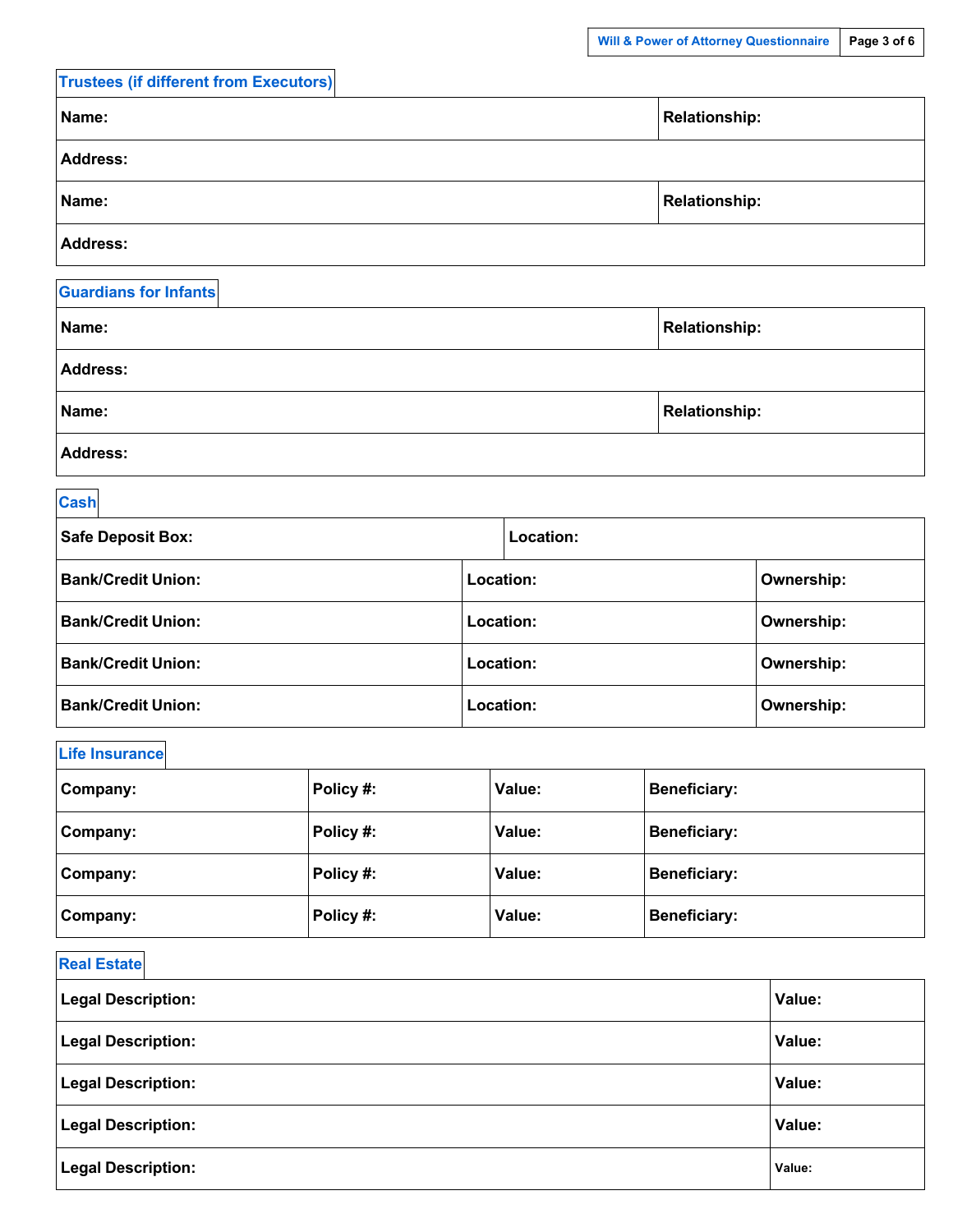| <b>Personal/Household</b>         |        |
|-----------------------------------|--------|
| <b>Description:</b>               | Value: |
| <b>Description:</b>               | Value: |
| <b>Description:</b>               | Value: |
| <b>Description:</b>               | Value: |
| <b>Description:</b>               | Value: |
| Automobile:                       | Value: |
| Automobile:                       | Value: |
| Automobile:                       | Value: |
| <b>Boats:</b>                     | Value: |
| <b>Interest in other Estates:</b> | Value: |

| <b>Business/Farm/Partnership</b>  |               |
|-----------------------------------|---------------|
| <b>Description:</b>               | Value:        |
| <b>Machinery &amp; Equipment:</b> | <b>Value:</b> |
| <b>Grain on Hand:</b>             | Value:        |
| Cattle:                           | Value:        |

| <b>RRSPs/RRIFs/Pensions/Annuities</b> |               |        |                     |
|---------------------------------------|---------------|--------|---------------------|
| Company:                              | Contract #:   | Value: | <b>Beneficiary:</b> |
| Company:                              | l Contract #: | Value: | <b>Beneficiary:</b> |
| Company:                              | l Contract #: | Value: | <b>Beneficiary:</b> |
| Company:                              | Contract #:   | Value: | <b>Beneficiary:</b> |

#### **Other Investments**

| <b>Bonds:</b>  | #: | Value: | Location: |
|----------------|----|--------|-----------|
| <b>Bonds:</b>  | #. | Value: | Location: |
| <b>Stocks:</b> | #. | Value: | Location: |
| <b>Stocks:</b> | #. | Value: | Location: |
| <b>Stocks:</b> | #: | Value: | Location: |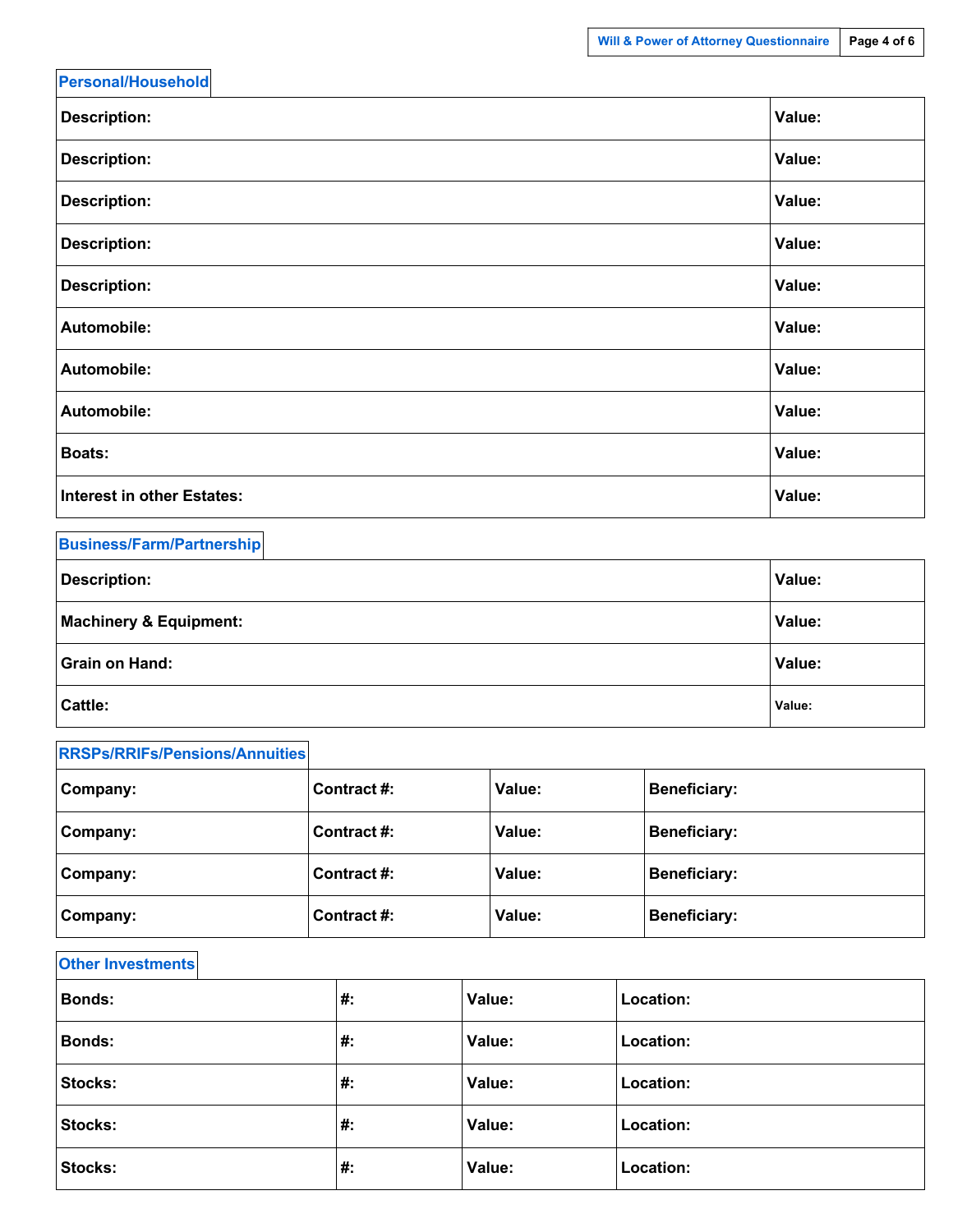| <b>Liabilities</b>                         |                          |                 |  |  |
|--------------------------------------------|--------------------------|-----------------|--|--|
| Land Mortgage Co.:                         | <b>Property Covered:</b> | <b>Balance:</b> |  |  |
| Land Mortgage Co.:                         | <b>Property Covered:</b> | <b>Balance:</b> |  |  |
| <b>Chattel Mtg. Co.:</b>                   | <b>Property Covered:</b> | <b>Balance:</b> |  |  |
| <b>Chattel Mtg. Co.:</b>                   | <b>Property Covered:</b> | <b>Balance:</b> |  |  |
| Leases:                                    |                          |                 |  |  |
| <b>Indemnities:</b>                        |                          |                 |  |  |
| <b>Guarantees:</b>                         |                          |                 |  |  |
| <b>Separation Agr.:</b>                    |                          |                 |  |  |
| <b>Maintenance:</b>                        |                          |                 |  |  |
| <b>General Information</b>                 |                          |                 |  |  |
| Do you/spouse have a will?                 |                          |                 |  |  |
| <b>Accountant Name/Address:</b>            |                          |                 |  |  |
| <b>Investment Broker/Address:</b>          |                          |                 |  |  |
| Life Insurance Agent/Address:              |                          |                 |  |  |
| <b>Beneficiary under any trust?</b>        |                          |                 |  |  |
| Have you set up any trusts?                |                          |                 |  |  |
| Party to corporate buy/sell agreement?     |                          |                 |  |  |
| Any assets outside SK?                     |                          |                 |  |  |
| <b>Will Provisions - Specific Bequests</b> |                          |                 |  |  |
| As directed or may agree                   |                          |                 |  |  |
| Household/personal effects/jewelry         |                          |                 |  |  |
| <b>Automobiles</b>                         |                          |                 |  |  |
| <b>Real Estate</b>                         |                          |                 |  |  |
| <b>Cottage</b>                             |                          |                 |  |  |

**Farmland**

**Other**